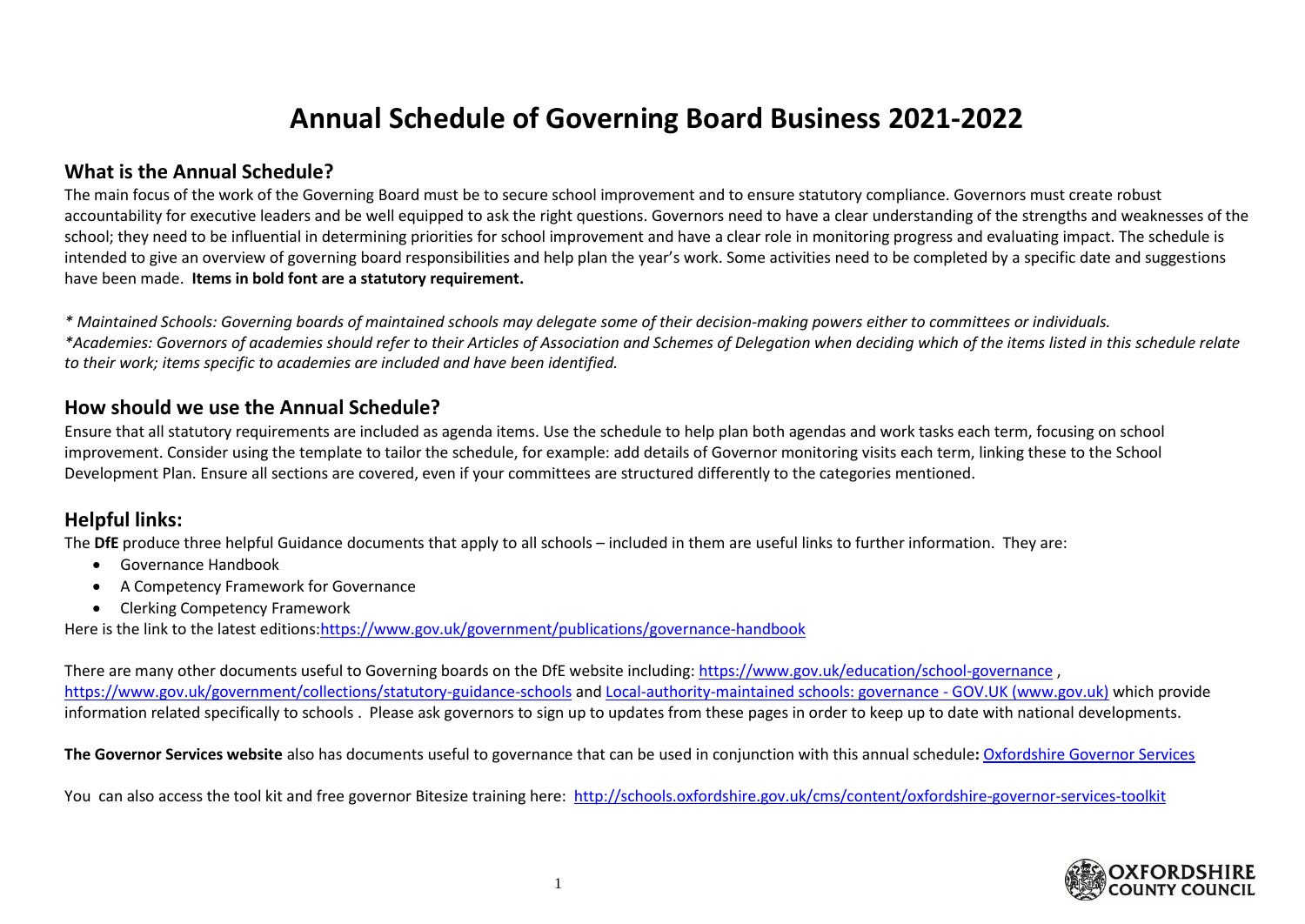| <b>Autumn Term</b>    |                                                                                                        |                                                  |  |
|-----------------------|--------------------------------------------------------------------------------------------------------|--------------------------------------------------|--|
|                       | Item                                                                                                   | <b>Supporting Information</b>                    |  |
| <b>Full Governing</b> | Elect Chair and Vice Chair (if their term of office has ended). Agree the length of their<br>$\bullet$ | https://www.gov.uk/government/uploads/syst       |  |
| Board:                | term of office.                                                                                        | em/uploads/attachment data/file/459032/The       |  |
| Organisational        | Review the range of committees in place. Agree which committees will be used and                       | <b>Constitution of Governing Bodies of Maint</b> |  |
| efficiency and        | then agree their Terms of Reference. Update this information on the website and                        | ained Schools Stat Guidancepdf                   |  |
| fitness for purpose   | GovernorHub if a maintained school.                                                                    |                                                  |  |
|                       | <b>Appoint Committee Members</b>                                                                       | https://www.gov.uk/government/publications/      |  |
|                       | Appoint Chairs of Committees or delegate that task to each committee                                   | school-governance-regulations-2013               |  |
|                       | Agree if any tasks will be delegated to individuals, committees or the headteacher                     | https://www.gov.uk/government/publications/      |  |
|                       | using a delegation planner (maintained schools) or your scheme of delegation                           | statutory-policies-for-schools                   |  |
|                       | (academies)                                                                                            |                                                  |  |
|                       | Publish list of governing board members, associate members and responsibilities on                     | https://get-information-schools.service.gov.uk/  |  |
|                       | the school website for 2021 / 2022 including all governors from the past 12 months                     | If you use GovernorHub, a report can be          |  |
|                       | Publish the governors' attendance record at governing board and committee                              | downloaded to support this statutory duty.       |  |
|                       | meetings over the last academic year, including that of those who have left in the<br>last 12 months   |                                                  |  |
|                       | Ensure all required information is published on the school website<br>$\bullet$                        | https://www.gov.uk/guidance/what-                |  |
|                       | Ensure details held about people involved in governance are provided to the                            | maintained-schools-must-publish-online           |  |
|                       | Secretary of State via GIAS (Get Information About Schools)                                            |                                                  |  |
|                       | Update and publish the register of pecuniary and other interests                                       | https://www.gov.uk/guidance/what-                |  |
|                       | Agree the schedule for the update of statutory policies; agree any delegation of this<br>$\bullet$     | academies-free-schools-and-colleges-should-      |  |
|                       | responsibility                                                                                         | publish-online                                   |  |
|                       | Confirm Whistle-blowing procedures are in place and appoint a Whistle-blowing                          |                                                  |  |
|                       | Governor. Update details in the Whistle-blowing policy and confirm staff have been                     | https://www.gov.uk/government/publications/      |  |
|                       | informed                                                                                               | governance-handbook                              |  |
|                       | Ensure all governors have completed a DBS check and section 128 check<br>$\bullet$                     | https://www.gov.uk/disclosure-barring-service-   |  |
|                       | Ensure all staff safeguarding training is in place; note any gaps and follow up<br>$\bullet$           | check/overview                                   |  |
|                       | Agree clerking arrangements for FGB and committees                                                     |                                                  |  |
|                       | Appoint Link Governors to specific roles as required: Child protection (safeguarding);                 | https://www.nga.org.uk/Guidance/Legislation,p    |  |
|                       | Health & Safety; SEND; Pupil Premium; training and clarify expectations                                | olicies-and-procedures/Compliance.aspx           |  |
|                       | Agree the current school evaluation form (SEF)                                                         |                                                  |  |
|                       | Agree the School Improvement Plan (SIP) and ensure it is linked to the budget                          | http://schools.oxfordshire.gov.uk/cms/content/   |  |
|                       | Map out, and agree, the governor monitoring plan linked to the success criteria of the                 | news                                             |  |
|                       | agreed School Improvement Plan                                                                         |                                                  |  |



ा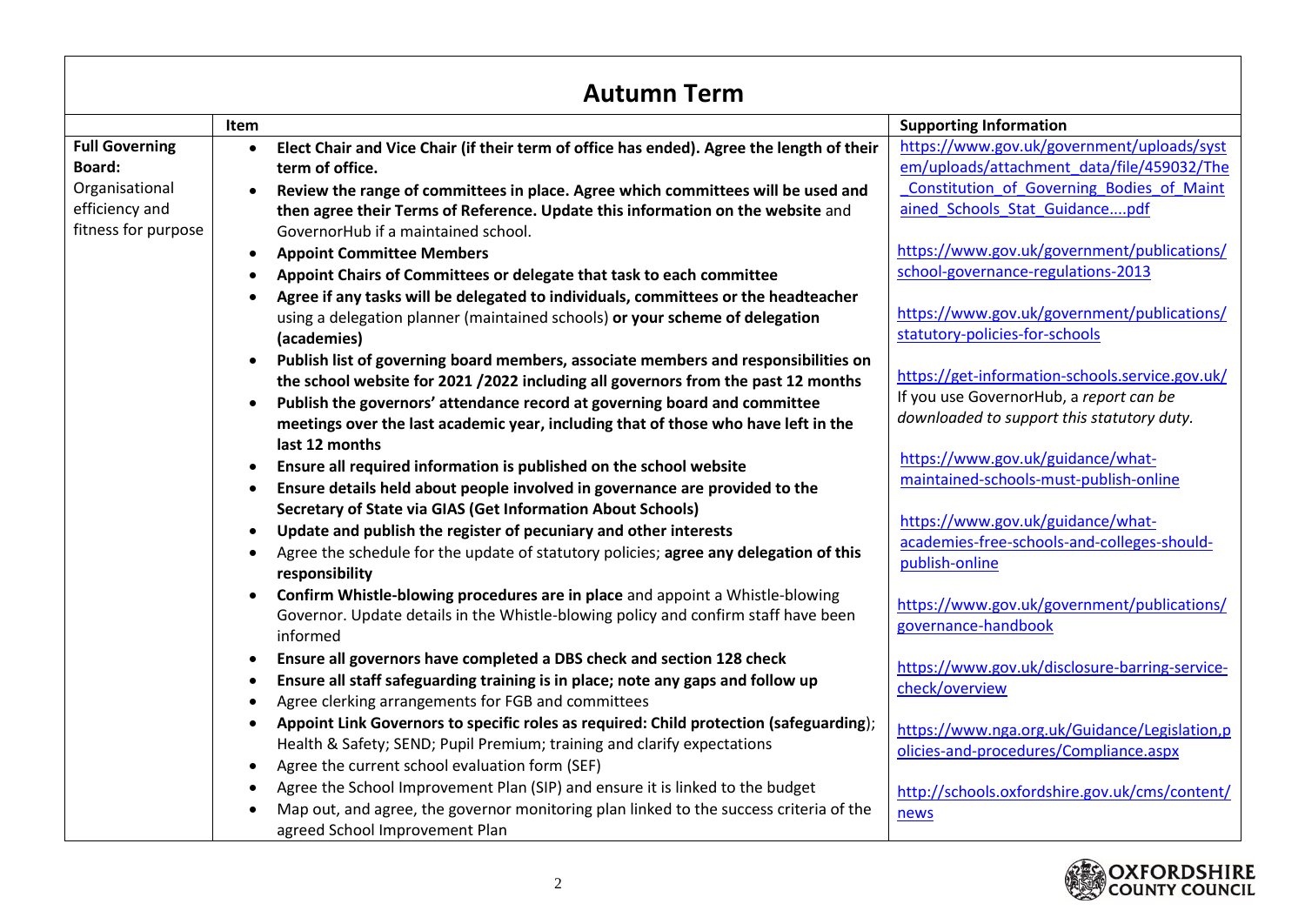|                                                              | Appoint Governors to monitoring roles either identified in the governor monitoring<br>$\bullet$<br>plan or linked to a statutory responsibility<br>Review and adopt the Governors' Code of Conduct<br>$\bullet$<br>Review DfE Publications to ensure all Governors and Clerks are aware of current<br>$\bullet$<br>guidance<br>Review Skills Audit to ensure Governing Board has correct skills mix for year ahead.<br>$\bullet$<br>Link planned training and recruitment to identified needs and gaps<br>Review subscription to Governor Services / other support - ensure all GB board<br>$\bullet$<br>members, HT and Clerk are aware of training / online training / toolkit / helpdesk<br>available/ Insite: Schools News/ relevant password<br>Consider creating a Governance action plan to support the development of robust<br>governance                                                  | https://www.gov.uk/government/collections/st<br>atutory-guidance-schools<br>https://www.gov.uk/government/publications/<br>coronavirus-covid-19-reducing-burdens-on-<br>educational-and-care-settings/reducing-<br>burdens-on-educational-and-care-settings -<br>details of data services and collections following<br>COVID-19 schools' partial closure                 |
|--------------------------------------------------------------|-----------------------------------------------------------------------------------------------------------------------------------------------------------------------------------------------------------------------------------------------------------------------------------------------------------------------------------------------------------------------------------------------------------------------------------------------------------------------------------------------------------------------------------------------------------------------------------------------------------------------------------------------------------------------------------------------------------------------------------------------------------------------------------------------------------------------------------------------------------------------------------------------------|--------------------------------------------------------------------------------------------------------------------------------------------------------------------------------------------------------------------------------------------------------------------------------------------------------------------------------------------------------------------------|
|                                                              | Ensure Governing Board is GDPR compliant. Put monitoring in place to ensure GDPR<br>$\bullet$<br>compliance of school                                                                                                                                                                                                                                                                                                                                                                                                                                                                                                                                                                                                                                                                                                                                                                               |                                                                                                                                                                                                                                                                                                                                                                          |
| <b>Full Governing</b><br><b>Board: School</b><br>Improvement | Approve strategy statement on use of Pupil Premium and publish on website.<br>Include evidence used to inform decisions and use the DfE template<br>Complete evaluation of spend on Pupil Premium and Service Pupil Premium pupils in<br>previous academic year and publish on website<br>Approve plans for the use of any remaining Catch-Up Funding showing details of how<br>$\bullet$<br>the grant will be spent and how the impact of this expenditure will be assessed.<br>Assess the impact of any previous spend. Publish on website<br>If the school is an admissions authority (academies, foundation and VA schools)<br>draw up the admissions policy for the next academic year. This should be consulted<br>on if changes are proposed; if no changes are proposed, this should be consulted on<br>every seven years.<br>Agree content and format of headteacher's report<br>$\bullet$ | https://www.gov.uk/guidance/pupil-premium-<br>information-for-schools-and-alternative-<br>provision-settings<br>https://www.gov.uk/government/publications/<br>the-service-pupil-premium/service-pupil-<br>premium-what-you-need-to-know<br>https://educationendowmentfoundation.org.uk<br>/public/files/Publications/Pupil Premium Guid<br>ance iPDF.pdf                |
|                                                              | Ensure the headteacher's report includes data on exclusions and attendance<br>$\bullet$<br>Receive and scrutinise the headteacher's report<br>$\bullet$<br>Review Ofsted, Fischer Family Trust data (if the school subscribes to FFT) and Analyse<br>$\bullet$<br>School Performance Data sources - consider implications for the school. There will be<br>no new external performance data (ASP or IDSR) this year due to the cancellation of<br>school statutory testing 2020 and 2021 (COVID-19)<br>Consider making links with other Governing Boards to offer peer review<br>$\bullet$<br>Review and agree the annual safeguarding report and submit online to the LA before<br>$\bullet$<br>the deadline of 31.12.2021                                                                                                                                                                         | Catch-up premium - GOV.UK (www.gov.uk)<br>Resources and publications for the Virtual<br><b>School   Oxfordshire County Council- scroll</b><br>down to the school governors' section to see a<br>suggested template for an annual report<br>School admissions code - GOV.UK (www.gov.uk)<br>Understanding-your-data-a-guide-for-school-<br>governors-and-academy-trustees |

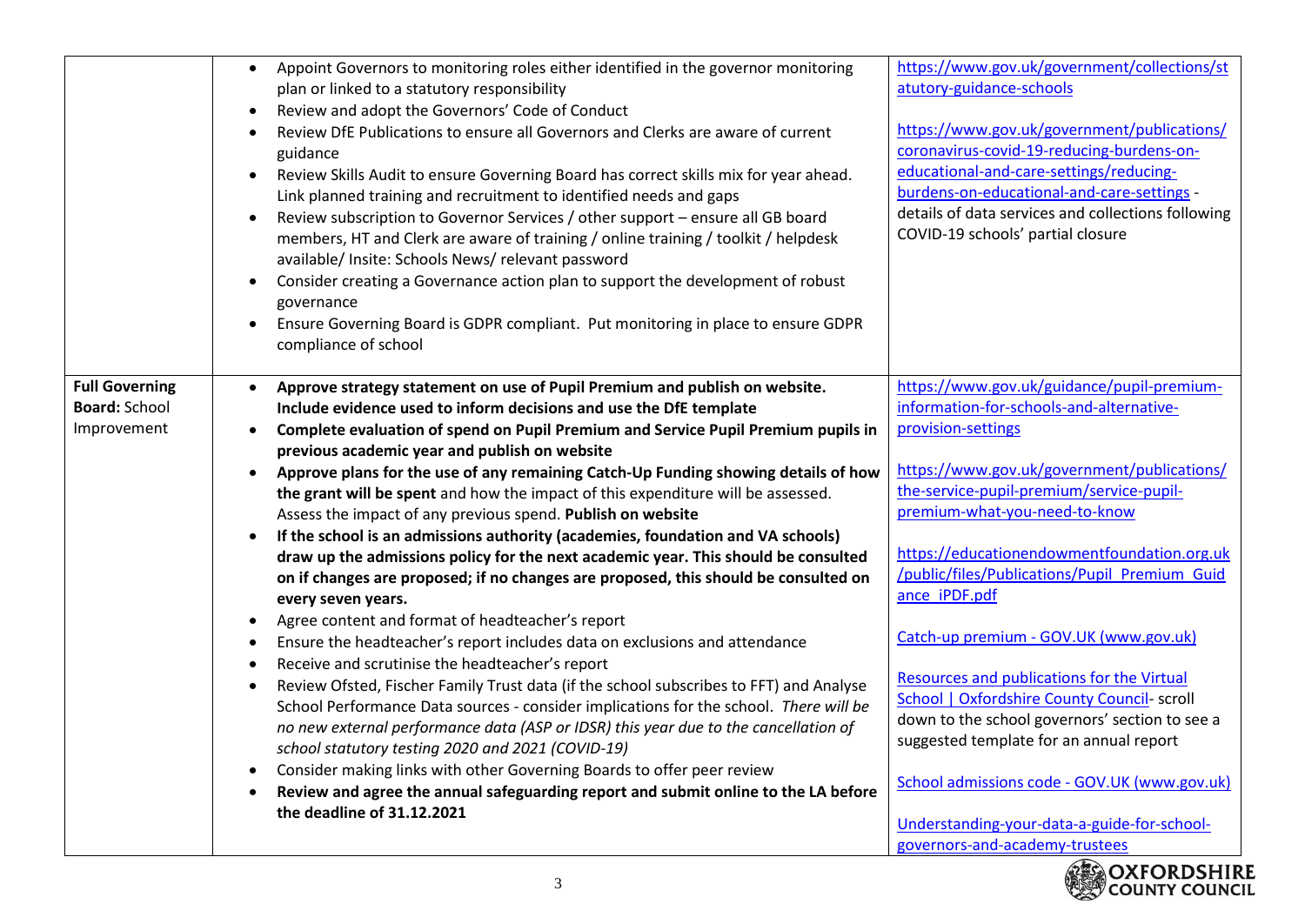|                                                                          | Ensure governors have read the latest version of Keeping Children Safe in Education:<br>KCSiE (2021). This was released on 06.07.21 and will come into force from 01.09.2021                                                                                                                                                                                                                                                                                                                                                                                                                                                                                                                                                                                                                                                                                                                                                                                                                                                                                                                                                                          | http://schools.oxfordshire.gov.uk/cms/content/<br>safeguarding<br>https://www.gov.uk/government/publications/<br>keeping-children-safe-in-education--2                                                                                                                                                                                                                                                                               |
|--------------------------------------------------------------------------|-------------------------------------------------------------------------------------------------------------------------------------------------------------------------------------------------------------------------------------------------------------------------------------------------------------------------------------------------------------------------------------------------------------------------------------------------------------------------------------------------------------------------------------------------------------------------------------------------------------------------------------------------------------------------------------------------------------------------------------------------------------------------------------------------------------------------------------------------------------------------------------------------------------------------------------------------------------------------------------------------------------------------------------------------------------------------------------------------------------------------------------------------------|--------------------------------------------------------------------------------------------------------------------------------------------------------------------------------------------------------------------------------------------------------------------------------------------------------------------------------------------------------------------------------------------------------------------------------------|
| <b>Resources</b><br><b>Committee</b><br>(Finance, Staffing,<br>Premises) | Conduct Headteacher's appraisal (Performance Management Sub-Group) (advisable<br>for an academy) Consider timing this early in the academic year to ensure that<br>Headteacher objectives can be linked into the performance management cycle of<br>other staff<br><b>Ensure Staff Pay Policy is adopted</b><br>Receive report on teacher appraisal process<br>Ensure the pay committee (or governor panel) has received recommendations from<br>the Headteacher for teacher pay and the appraisal sub-group for headteacher pay<br>Confirmed pay decisions for all teachers by 31 October 2021 and for the headteacher<br>by 31 December 2021 (advisable for academies)<br>Monitor budget. For maintained schools this should happen 6 times a year. Period 6<br>(for September) will be returned to the LA before 15.10.21<br>Appoint governor for Health & Safety and plan in visits<br>Review and evaluate monitoring from any planned governor visits<br>Complete asset management plan<br>Ensure pupil premium eligible pupils are included on the October census to attract<br>funding. This is a change from inclusion in the January census) | https://www.gov.uk/education/school-and-<br>academy-financial-management-and-assurance<br>https://www.gov.uk/government/publications/<br>academies-financial-handbook<br>https://www.gov.uk/guidance/schools-<br>financial-efficiency-top-10-planning-checks-for-<br>governors<br>https://www.gov.uk/government/publications/<br>national-standards-of-excellence-for-<br>headteachers                                               |
| <b>Curriculum &amp;</b><br><b>Achievement</b><br><b>Committee</b>        | Review pupil progress and attainment, including for identified groups. Is the school<br>improvement plan having an impact?<br>Receive and discuss report on curriculum developments, especially in relation to<br>teaching the national curriculum and the quality of education<br>Review external exam results; consider the impact and learning of the COVID-19 exam<br>arrangements for 2021<br>Review the quality of education through triangulation of the headteacher assessment,<br>governor visit information, external reports and pupil tracking data<br>Review and monitor specified curriculum areas as agreed in the Governor monitoring<br>plan<br>Look at impact of additional grants/funding on identified pupils (pupil premium, catch-<br>up, P.E and sport, SEND funding). Is it having the expected impact?                                                                                                                                                                                                                                                                                                                       | https://www.gov.uk/government/publications/<br>school-performance-tables-how-to-interpret-<br>the-data/school-performance-tables-how-to-<br>interpret-the-data<br>https://www.gov.uk/government/publications/<br>primary-school-accountability (For information:<br>not used in 2020 or 2021)<br>https://www.gov.uk/government/publications/<br>progress-8-school-performance-measure (For<br>information: not used in 2020 or 2021) |

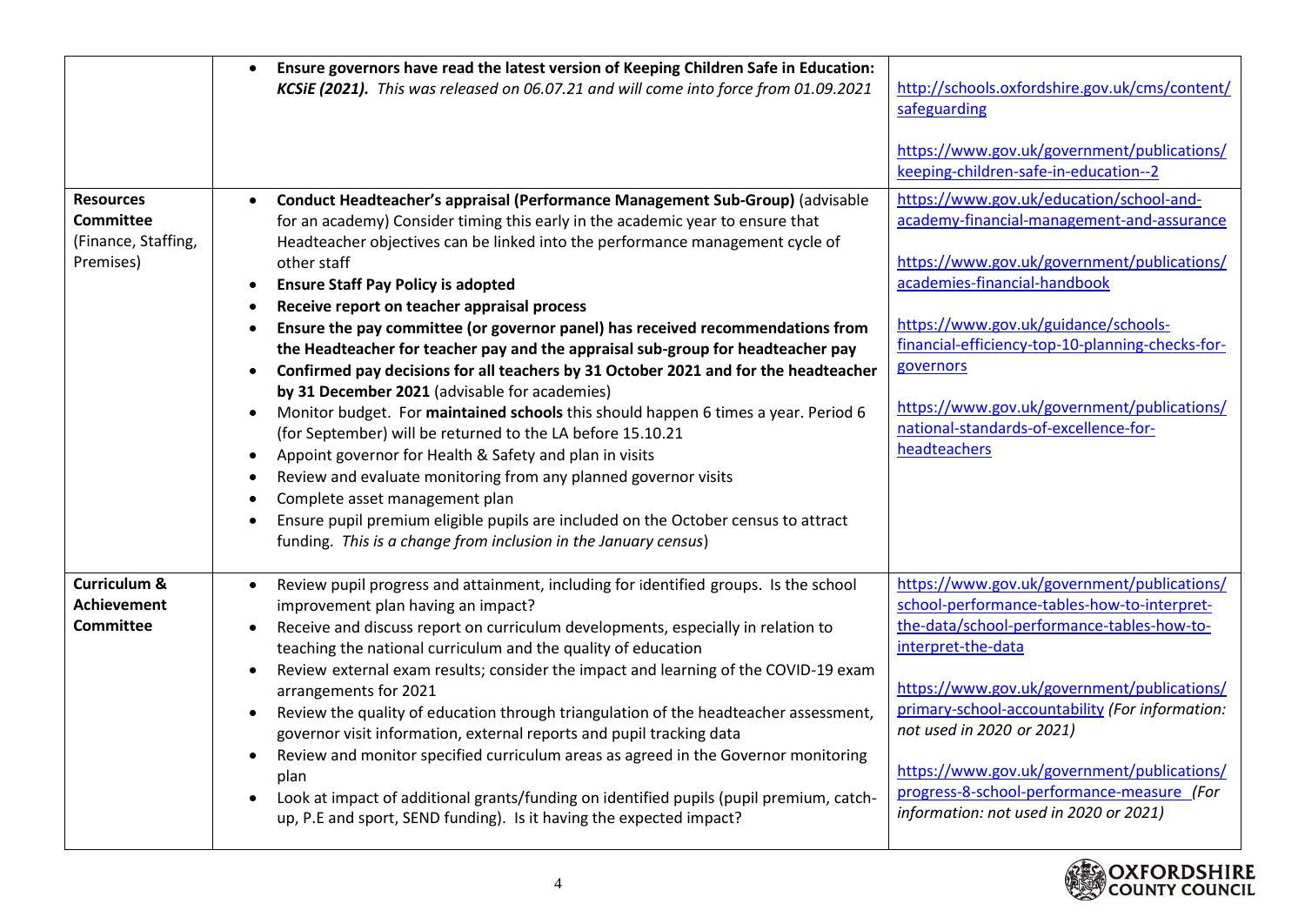|                                                                                                                                                                                                                                                                                                                                                                                                                                                                                                                                                                                                                                    |                                                                                                                                                                                                                                                                                                                                                                                                                                                                                                                                                                                                                    | https://www.gov.uk/topic/schools-colleges-<br>childrens-services/exams-testing-<br>assessment/latest (This site provides more<br>information on exams, testing and assessment) |
|------------------------------------------------------------------------------------------------------------------------------------------------------------------------------------------------------------------------------------------------------------------------------------------------------------------------------------------------------------------------------------------------------------------------------------------------------------------------------------------------------------------------------------------------------------------------------------------------------------------------------------|--------------------------------------------------------------------------------------------------------------------------------------------------------------------------------------------------------------------------------------------------------------------------------------------------------------------------------------------------------------------------------------------------------------------------------------------------------------------------------------------------------------------------------------------------------------------------------------------------------------------|--------------------------------------------------------------------------------------------------------------------------------------------------------------------------------|
| <b>Pupils, Families</b><br>and Community<br><b>Committee</b>                                                                                                                                                                                                                                                                                                                                                                                                                                                                                                                                                                       | Review School Safeguarding audit form (Section 175 return) and associated action<br>$\bullet$<br>plan. Note required actions and monitor<br>Monitor safeguarding in school by visiting in school day: talk to staff and children /<br>monitor policies in practice<br>Review net capacity of the school. How full is your school? What impact does this<br>have on your available budget?<br>Plan for collecting staff, family and pupils' voices and opinions throughout the year<br>Review attendance of pupils, including groups<br>Plan communications to the community; to be agreed with the Governing Board | http://schools.oxfordshire.gov.uk/cms/content/<br>safeguarding<br>https://www.gov.uk/guidance/complete-the-<br>school-census                                                   |
| <b>Notes for Autumn:</b><br>September:<br>Start of new financial year for academies<br>Academy Trust Handbook replaces the Academies Financial Handbook from September 2021: Academy Trust Handbook 2021 - Academies Financial Handbook -<br>Guidance - GOV.UK (www.gov.uk)<br>Restructure programme for maintained schools (working with Education Personnel Services (EPS) guidance) started now would be implemented by the summer term                                                                                                                                                                                         |                                                                                                                                                                                                                                                                                                                                                                                                                                                                                                                                                                                                                    |                                                                                                                                                                                |
| 2022<br>30 September - Headteachers who wish to leave at the end of the autumn term must have handed in their resignation by this date.<br><b>October</b><br>Admission policy consultation (for academy, foundation and voluntary aided schools) to last at least six weeks and to take place between 01 October and 31 January<br>in the academic year before the policy will be used<br>31 October - Deputy headteachers and teachers who wish to leave at the end of the autumn term must have handed in their resignation by this date.<br>Admissions applications to secondary schools close on 31 October<br><b>November</b> |                                                                                                                                                                                                                                                                                                                                                                                                                                                                                                                                                                                                                    |                                                                                                                                                                                |
| Admissions applications to studio schools and UTCs close on 30 November<br><b>December</b><br>31 December - statutory requirement to submit safeguarding report to LA after review and agreement by the FGB                                                                                                                                                                                                                                                                                                                                                                                                                        |                                                                                                                                                                                                                                                                                                                                                                                                                                                                                                                                                                                                                    |                                                                                                                                                                                |

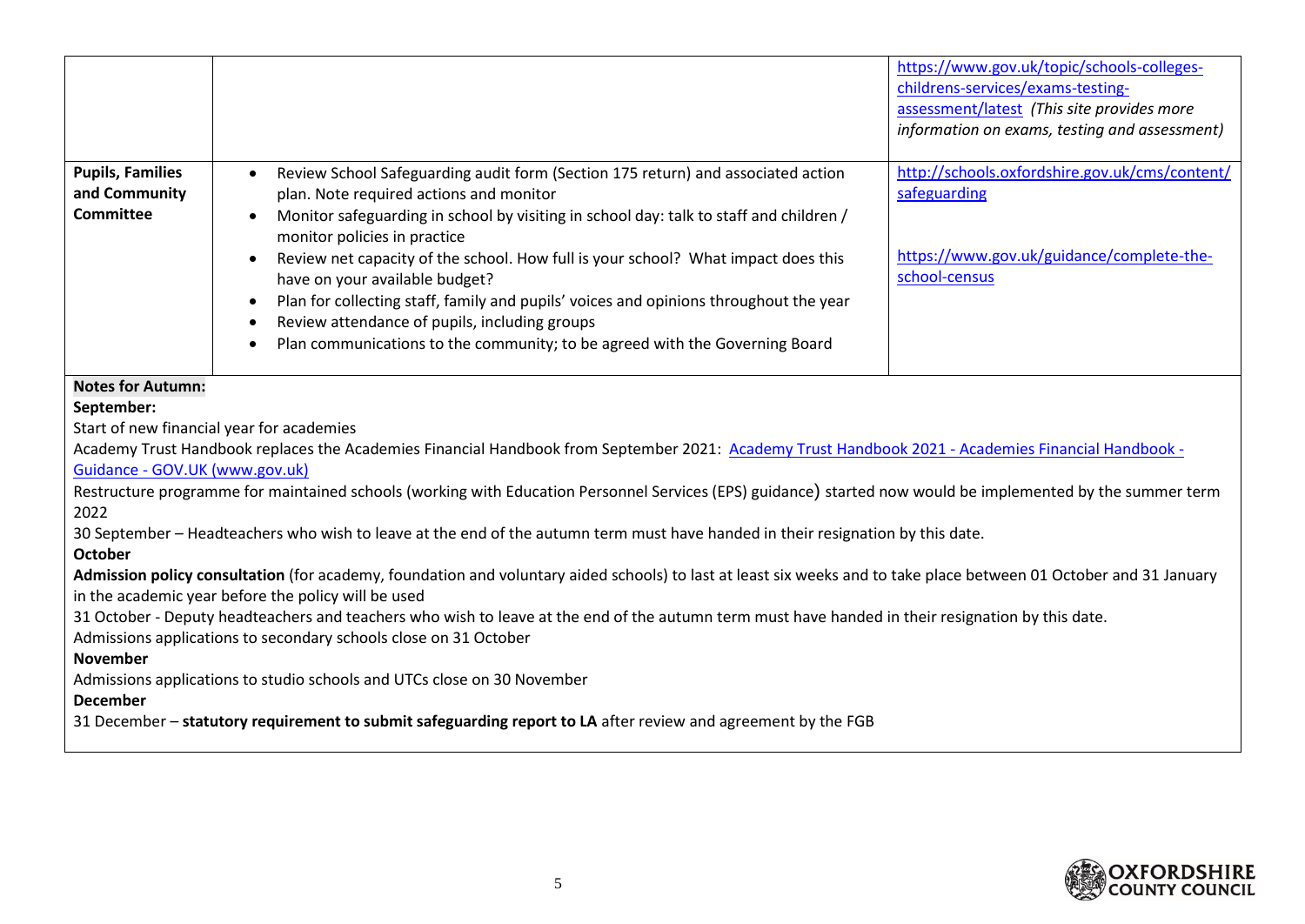| <b>Spring Term</b>                                                |                                                                                                                                                                                                                                                                                                                                                                                                                                                                                                                                                                                                                                                                                                                                                 |                                                                                                                                                                                                                                                                                            |  |
|-------------------------------------------------------------------|-------------------------------------------------------------------------------------------------------------------------------------------------------------------------------------------------------------------------------------------------------------------------------------------------------------------------------------------------------------------------------------------------------------------------------------------------------------------------------------------------------------------------------------------------------------------------------------------------------------------------------------------------------------------------------------------------------------------------------------------------|--------------------------------------------------------------------------------------------------------------------------------------------------------------------------------------------------------------------------------------------------------------------------------------------|--|
|                                                                   | Item                                                                                                                                                                                                                                                                                                                                                                                                                                                                                                                                                                                                                                                                                                                                            | <b>Supporting information</b>                                                                                                                                                                                                                                                              |  |
| <b>Full Governing</b><br><b>Board</b>                             | Publish proposed admissions arrangements for subsequent academic years (for<br>$\bullet$<br>schools that are admissions authorities) in good time to ensure a transparent process<br>Receive and scrutinise the headteacher's report<br>Review progress with the School Improvement Plan (SIP)<br>Update the self-evaluation form (SEF)<br>Adopt, agree and ratify any policies as per the schedule<br>Ensure all staff safeguarding training is in place; note any gaps and follow up                                                                                                                                                                                                                                                          | School admissions code - GOV.UK<br>(www.gov.uk)                                                                                                                                                                                                                                            |  |
| <b>Resources</b><br>Committee<br>(Finance, Staffing,<br>Premises) | Review Charging and Letting Policy<br>$\bullet$<br>Start work on drafting budget for the coming year (maintained schools). Submission<br>dates are yet to be confirmed but are proposed as Friday 06 May 2022 for maintained<br>primary and secondary schools and Friday 13 May 2022 for maintained special schools<br>Review benchmarking information to inform planning<br>Review insurance arrangements<br>Review staff structure<br>Monitor budget. For maintained schools Period 9 (for December 2021) will be returned<br>to the LA by 24.01.22 and Period 11 (for February 2022) by 15 March 2022.<br>Review and evaluate monitoring from any planned governor visits<br><b>Complete and agree the Schools Financial Values Standard</b> | http://schools.oxfordshire.gov.uk/cms/conten<br>t/schools-hr<br>https://www.gov.uk/education/teacher-pay-<br>pensions-and-conditions<br>https://www.gov.uk/government/publications<br>/schools-financial-value-standard-sfvs<br>https://schools-financial-<br>benchmarking.service.gov.uk/ |  |
| <b>Curriculum &amp;</b><br><b>Achievement</b><br>Committee        | Review pupil progress and attainment, including for identified groups<br>Receive and discuss report on curriculum developments, especially in relation to<br>teaching the national curriculum and the quality of education<br>Review the quality of education through triangulation of the headteacher assessment,<br>governor visit information, external reports and pupil tracking data<br>Review and monitor specified curriculum areas as agreed in the Governor monitoring<br>plan<br>Review effectiveness of Pupil Premium funding, SEND funding and any remaining<br>catch-up funding<br>Review impact of Sports Premium funding                                                                                                        |                                                                                                                                                                                                                                                                                            |  |

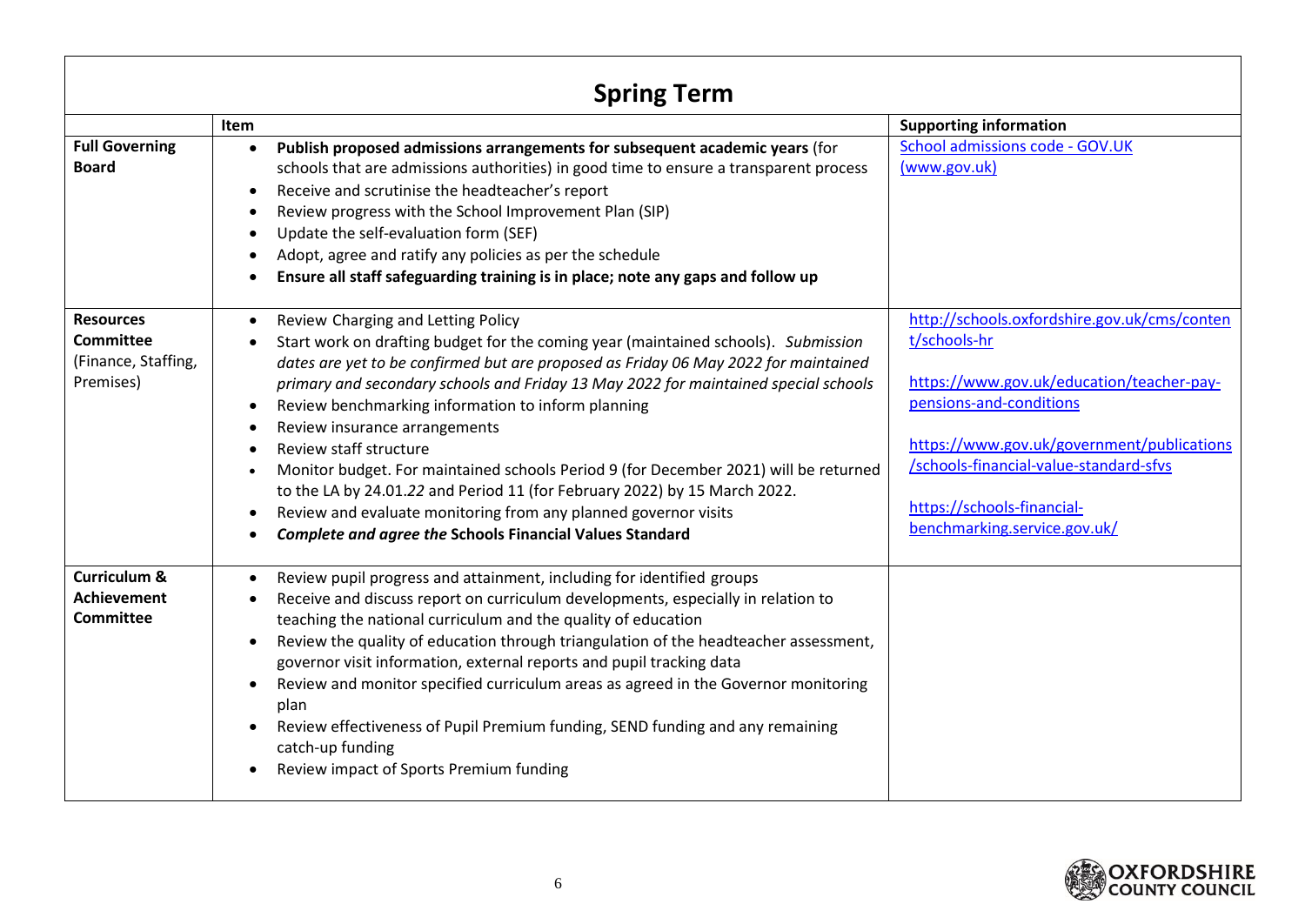| <b>Pupils, Families</b><br>and Community<br><b>Committee</b>          | Revise information on the school's website to ensure it is relevant and up to date<br>Monitor any actions from safeguarding audit<br>Monitor safeguarding in school by visiting during the school day: talk to staff and<br>children and monitor policies in practice<br>Review attendance of pupils, including groups (such as children with special<br>educational needs and disabilities (SEND), children qualifying for pupil premium<br>funding, year groups etc.)<br>Continue with agreed community communication plan                                                                                                                                                                                                                                                                                                                                           |
|-----------------------------------------------------------------------|------------------------------------------------------------------------------------------------------------------------------------------------------------------------------------------------------------------------------------------------------------------------------------------------------------------------------------------------------------------------------------------------------------------------------------------------------------------------------------------------------------------------------------------------------------------------------------------------------------------------------------------------------------------------------------------------------------------------------------------------------------------------------------------------------------------------------------------------------------------------|
| <b>Notes for Spring:</b><br>January:<br>years.<br>February:<br>March: | Admissions applications to primary schools close 15 January<br>31 January - Headteachers who wish to leave at the end of the spring term must have handed in their resignation by this date<br>Schools Financial Value Standard (maintained schools) returned to the Local Authority. The actual date is still to be confirmed but this has been 31 Jan in previous<br>Restructure programme for maintained schools (working with EPS) started January 2022 would be implemented by the autumn term 2022<br>Local Authorities confirm budgets for maintained schools<br>The Education and Skills Funding Agency (EFSA) confirms academies' budgets<br>28 February - Deputy headteachers and teachers who wish to leave at the end of the spring term must have handed in their resignation by this date.<br>National offer day for secondary school places is 01 March |

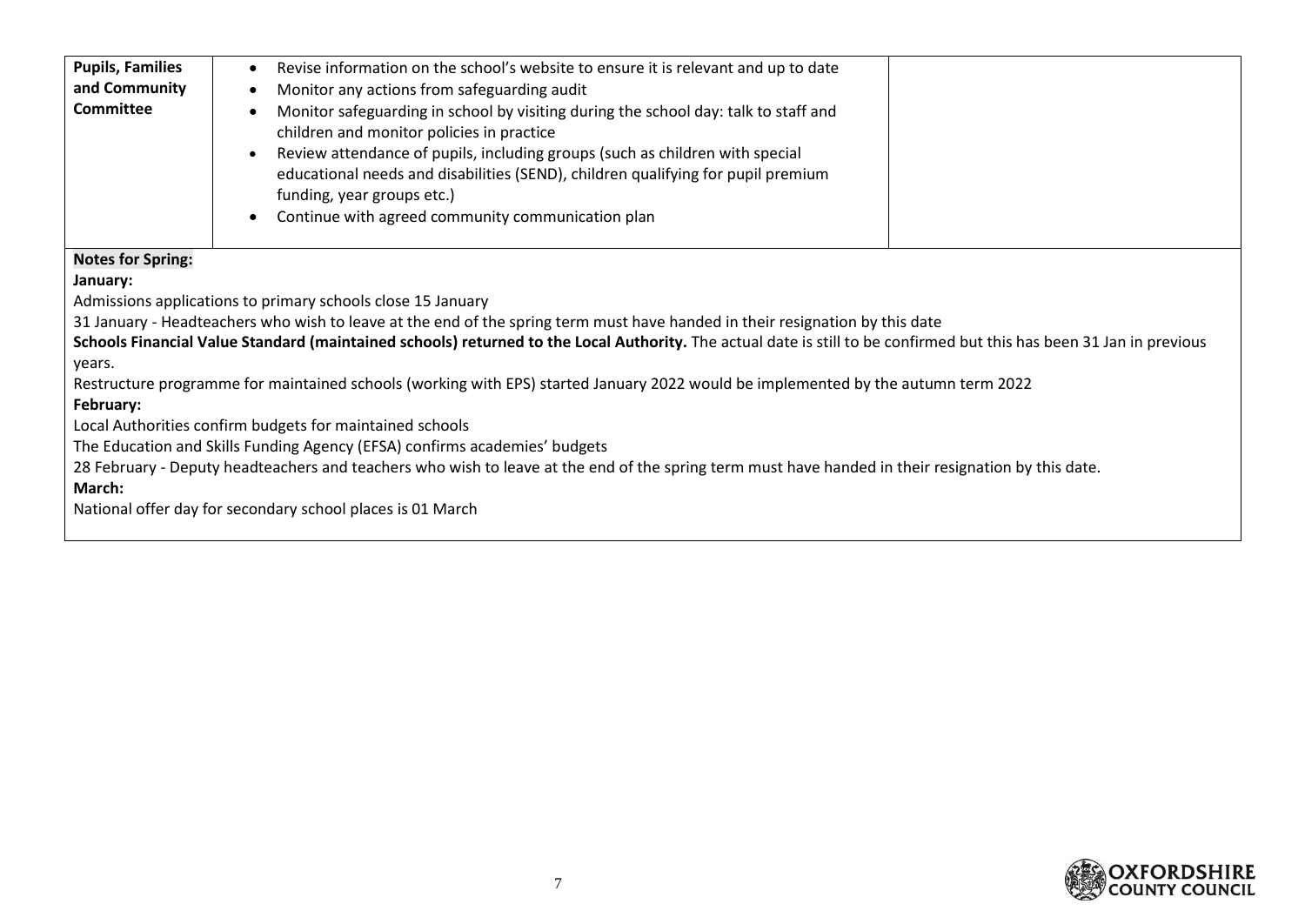| <b>Summer Term</b>               |                                                                                                                                                                                                                                                                                                                                                                                                                                                                                                                                                                                                                                                                                                                                                                                                                                                                                                                                                                                                                                                                                                                                                                                                                                                                                                                                                                                                                                                                                                                                                                                                                                                                                                                                                                                |                                                                                                                                                                                                                                                                                                                                                                                                                                                                                                                                                                                                                                                                                             |  |
|----------------------------------|--------------------------------------------------------------------------------------------------------------------------------------------------------------------------------------------------------------------------------------------------------------------------------------------------------------------------------------------------------------------------------------------------------------------------------------------------------------------------------------------------------------------------------------------------------------------------------------------------------------------------------------------------------------------------------------------------------------------------------------------------------------------------------------------------------------------------------------------------------------------------------------------------------------------------------------------------------------------------------------------------------------------------------------------------------------------------------------------------------------------------------------------------------------------------------------------------------------------------------------------------------------------------------------------------------------------------------------------------------------------------------------------------------------------------------------------------------------------------------------------------------------------------------------------------------------------------------------------------------------------------------------------------------------------------------------------------------------------------------------------------------------------------------|---------------------------------------------------------------------------------------------------------------------------------------------------------------------------------------------------------------------------------------------------------------------------------------------------------------------------------------------------------------------------------------------------------------------------------------------------------------------------------------------------------------------------------------------------------------------------------------------------------------------------------------------------------------------------------------------|--|
|                                  | Item                                                                                                                                                                                                                                                                                                                                                                                                                                                                                                                                                                                                                                                                                                                                                                                                                                                                                                                                                                                                                                                                                                                                                                                                                                                                                                                                                                                                                                                                                                                                                                                                                                                                                                                                                                           | <b>Supporting information</b>                                                                                                                                                                                                                                                                                                                                                                                                                                                                                                                                                                                                                                                               |  |
| <b>Full Governing Board</b>      | Agree budget for new financial year (maintained schools)<br>$\bullet$<br>Publish details of how you spend your PE and sport premium funding by the end<br>$\bullet$<br>of the summer term or by 31 July at the latest<br>Receive and scrutinise the headteacher's report<br>$\bullet$<br>Review progress of the School Improvement Plan and evaluate impact of the<br>board<br>Update the self-evaluation form (SEF)<br>$\bullet$<br>Adopt, agree and ratify any policies as per the schedule<br>Agree a programme of meetings for the next academic year, including committee<br>meetings<br>Conduct self-review of the governing board's effectiveness - consider an external<br>governance review<br>Evaluate the current Governance action plan, particularly impact<br>$\bullet$<br>Review the governing board succession plan and governing board training needs.<br>Refer to GovernorHub (www.governorhub.com) or Governor Services<br>(GovernorServices@Oxfordshire.gov.uk) for current training opportunities<br>Appoint governors to conduct headteacher's appraisal in the autumn; ensure they<br>$\bullet$<br>are or will be trained; appoint External Adviser<br>Ensure all staff safeguarding training is in place; note any gaps and follow up<br>$\bullet$<br>Approve the SEND Information Report and publish on the website<br>Receive the annual report from the Designated teacher for looked-after children<br>(Children We Care For). (Suggested template in the information column)<br>Approve the annual school public sector equality duty statement and publish on<br>$\bullet$<br>the website<br>Consider and review progress towards the school's agreed equality objectives.<br>$\bullet$<br>These should be updated every four years<br>$\bullet$ | https://www.gov.uk/guidance/pe-and-sport-<br>premium-for-primary-schools<br><b>Governance Competency framework:</b><br>https://www.gov.uk/government/publications<br>/governance-handbook<br>Twenty questions every governing board<br>should ask itself (NGA):<br><b>Governing board self-review   Twenty</b><br>questions for governing board self-review -<br><b>National Governance Association (nga.org.uk)</b><br>NGA skills audit: Governing board self-review<br><b>Skills audit and skills matrix - National</b><br><b>Governance Association (nga.org.uk)</b><br>https://www.gov.uk/government/publications<br>/school-teachers-pay-and-conditions<br>public sector equality duty |  |
| <b>Resources Committee</b>       | Draft budget for new school year (academies)<br>$\bullet$                                                                                                                                                                                                                                                                                                                                                                                                                                                                                                                                                                                                                                                                                                                                                                                                                                                                                                                                                                                                                                                                                                                                                                                                                                                                                                                                                                                                                                                                                                                                                                                                                                                                                                                      |                                                                                                                                                                                                                                                                                                                                                                                                                                                                                                                                                                                                                                                                                             |  |
| (Finance, Staffing,<br>Premises) | Monitor budget. For maintained schools Period 3 (for June) will be returned to<br>$\bullet$<br>the LA before 15.07.22                                                                                                                                                                                                                                                                                                                                                                                                                                                                                                                                                                                                                                                                                                                                                                                                                                                                                                                                                                                                                                                                                                                                                                                                                                                                                                                                                                                                                                                                                                                                                                                                                                                          |                                                                                                                                                                                                                                                                                                                                                                                                                                                                                                                                                                                                                                                                                             |  |
|                                  | Audit voluntary funds / school private funds (SFVS question 28)<br>$\bullet$                                                                                                                                                                                                                                                                                                                                                                                                                                                                                                                                                                                                                                                                                                                                                                                                                                                                                                                                                                                                                                                                                                                                                                                                                                                                                                                                                                                                                                                                                                                                                                                                                                                                                                   |                                                                                                                                                                                                                                                                                                                                                                                                                                                                                                                                                                                                                                                                                             |  |
|                                  | Agree purchase of external services                                                                                                                                                                                                                                                                                                                                                                                                                                                                                                                                                                                                                                                                                                                                                                                                                                                                                                                                                                                                                                                                                                                                                                                                                                                                                                                                                                                                                                                                                                                                                                                                                                                                                                                                            |                                                                                                                                                                                                                                                                                                                                                                                                                                                                                                                                                                                                                                                                                             |  |
|                                  | <b>Review Appraisal Policy</b>                                                                                                                                                                                                                                                                                                                                                                                                                                                                                                                                                                                                                                                                                                                                                                                                                                                                                                                                                                                                                                                                                                                                                                                                                                                                                                                                                                                                                                                                                                                                                                                                                                                                                                                                                 |                                                                                                                                                                                                                                                                                                                                                                                                                                                                                                                                                                                                                                                                                             |  |

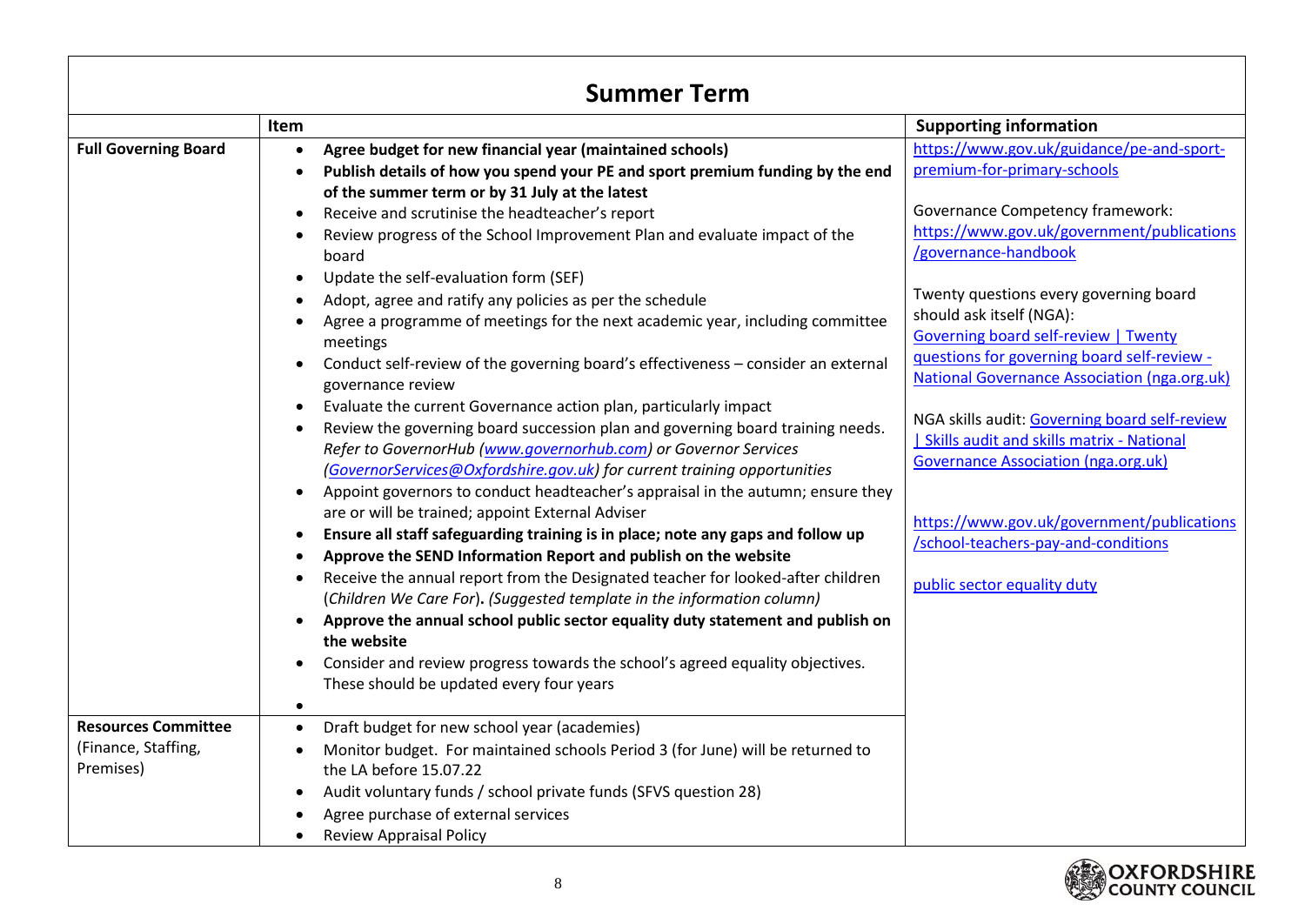|                                                                                                                 | Receive Headteacher's report on performance management<br>Review and evaluate monitoring from any planned governor visits<br>$\bullet$<br>Ensure staff job descriptions have been reviewed<br>Review staff attendance<br>Review pay policy ASAP after publication of pay and conditions document in time<br>$\bullet$<br>to inform pay decisions in the autumn term                                                                                                                                                                                                                                                                                                                                                                         |                                                                                                                                                                                                              |
|-----------------------------------------------------------------------------------------------------------------|---------------------------------------------------------------------------------------------------------------------------------------------------------------------------------------------------------------------------------------------------------------------------------------------------------------------------------------------------------------------------------------------------------------------------------------------------------------------------------------------------------------------------------------------------------------------------------------------------------------------------------------------------------------------------------------------------------------------------------------------|--------------------------------------------------------------------------------------------------------------------------------------------------------------------------------------------------------------|
| <b>Curriculum &amp;</b>                                                                                         | Review and recommend to the board the school SEND Information Report if a<br>$\bullet$                                                                                                                                                                                                                                                                                                                                                                                                                                                                                                                                                                                                                                                      | https://www.gov.uk/guidance/key-stage-1-                                                                                                                                                                     |
| <b>Achievement</b>                                                                                              | delegated responsibility                                                                                                                                                                                                                                                                                                                                                                                                                                                                                                                                                                                                                                                                                                                    | and-key-stage-2-test-dates                                                                                                                                                                                   |
| <b>Committee</b>                                                                                                | Review pupil progress and attainment, including discussions around inclusion and<br>$\bullet$<br>equality                                                                                                                                                                                                                                                                                                                                                                                                                                                                                                                                                                                                                                   | https://www.gov.uk/topic/schools-colleges-                                                                                                                                                                   |
|                                                                                                                 | Review and monitor curriculum related areas as agreed in the Governor<br>$\bullet$                                                                                                                                                                                                                                                                                                                                                                                                                                                                                                                                                                                                                                                          | childrens-services/exams-testing-                                                                                                                                                                            |
|                                                                                                                 | monitoring plan                                                                                                                                                                                                                                                                                                                                                                                                                                                                                                                                                                                                                                                                                                                             | assessment/latest                                                                                                                                                                                            |
|                                                                                                                 | Review the quality of education through triangulation of headteacher assessment,<br>$\bullet$                                                                                                                                                                                                                                                                                                                                                                                                                                                                                                                                                                                                                                               |                                                                                                                                                                                                              |
|                                                                                                                 | governor visit information, external reports and pupil tracking data                                                                                                                                                                                                                                                                                                                                                                                                                                                                                                                                                                                                                                                                        | https://www.gov.uk/guidance/pupil-<br>premium-effective-use-and-accountability                                                                                                                               |
|                                                                                                                 | Review effectiveness of Pupil Premium, SEND and any other funding<br>$\bullet$                                                                                                                                                                                                                                                                                                                                                                                                                                                                                                                                                                                                                                                              |                                                                                                                                                                                                              |
| Pupils, families and<br>community Committee                                                                     | Review child protection policy and procedures - Have they been effective? Are<br>there any issues or concerns from school or the board? Are there any actions<br>needed?<br>Review the behaviour principles written statement. Are the board's principles<br>$\bullet$<br>reflected in the school behaviour policy?<br>Review attendance of pupils, including groups<br>$\bullet$<br>Review pupil exclusions for the year, considering inclusion and equality<br>$\bullet$<br>Receive report on progress in implementing the accessibility plan<br>$\bullet$<br>Discuss the annual report from the Designated teacher for looked-after children<br>$\bullet$<br>(Children We Care For) if a delegated responsibility of the committee- what | https://www.gov.uk/government/publications<br>/behaviour-and-discipline-in-schools-<br>guidance-for-governing-bodies<br>https://www.gov.uk/government/publications<br>/keeping-children-safe-in-education--2 |
|                                                                                                                 | learning is there?                                                                                                                                                                                                                                                                                                                                                                                                                                                                                                                                                                                                                                                                                                                          |                                                                                                                                                                                                              |
| <b>Notes for Summer:</b>                                                                                        |                                                                                                                                                                                                                                                                                                                                                                                                                                                                                                                                                                                                                                                                                                                                             |                                                                                                                                                                                                              |
| April:                                                                                                          | National offer day for places at primary schools is 16 April                                                                                                                                                                                                                                                                                                                                                                                                                                                                                                                                                                                                                                                                                |                                                                                                                                                                                                              |
|                                                                                                                 | Headteachers who wish to leave at the end of the summer term must have handed in their resignation by 30 <sup>th</sup> April                                                                                                                                                                                                                                                                                                                                                                                                                                                                                                                                                                                                                |                                                                                                                                                                                                              |
| May:                                                                                                            |                                                                                                                                                                                                                                                                                                                                                                                                                                                                                                                                                                                                                                                                                                                                             |                                                                                                                                                                                                              |
| 31 <sup>st</sup> is the last date for announcing any proposed redundancies to take place from September         |                                                                                                                                                                                                                                                                                                                                                                                                                                                                                                                                                                                                                                                                                                                                             |                                                                                                                                                                                                              |
| Deputy Headteacher/Teachers who wish to leave at the end of the summer term must resign by 31 <sup>st</sup> May |                                                                                                                                                                                                                                                                                                                                                                                                                                                                                                                                                                                                                                                                                                                                             |                                                                                                                                                                                                              |
| May: SATs testing expected                                                                                      |                                                                                                                                                                                                                                                                                                                                                                                                                                                                                                                                                                                                                                                                                                                                             |                                                                                                                                                                                                              |

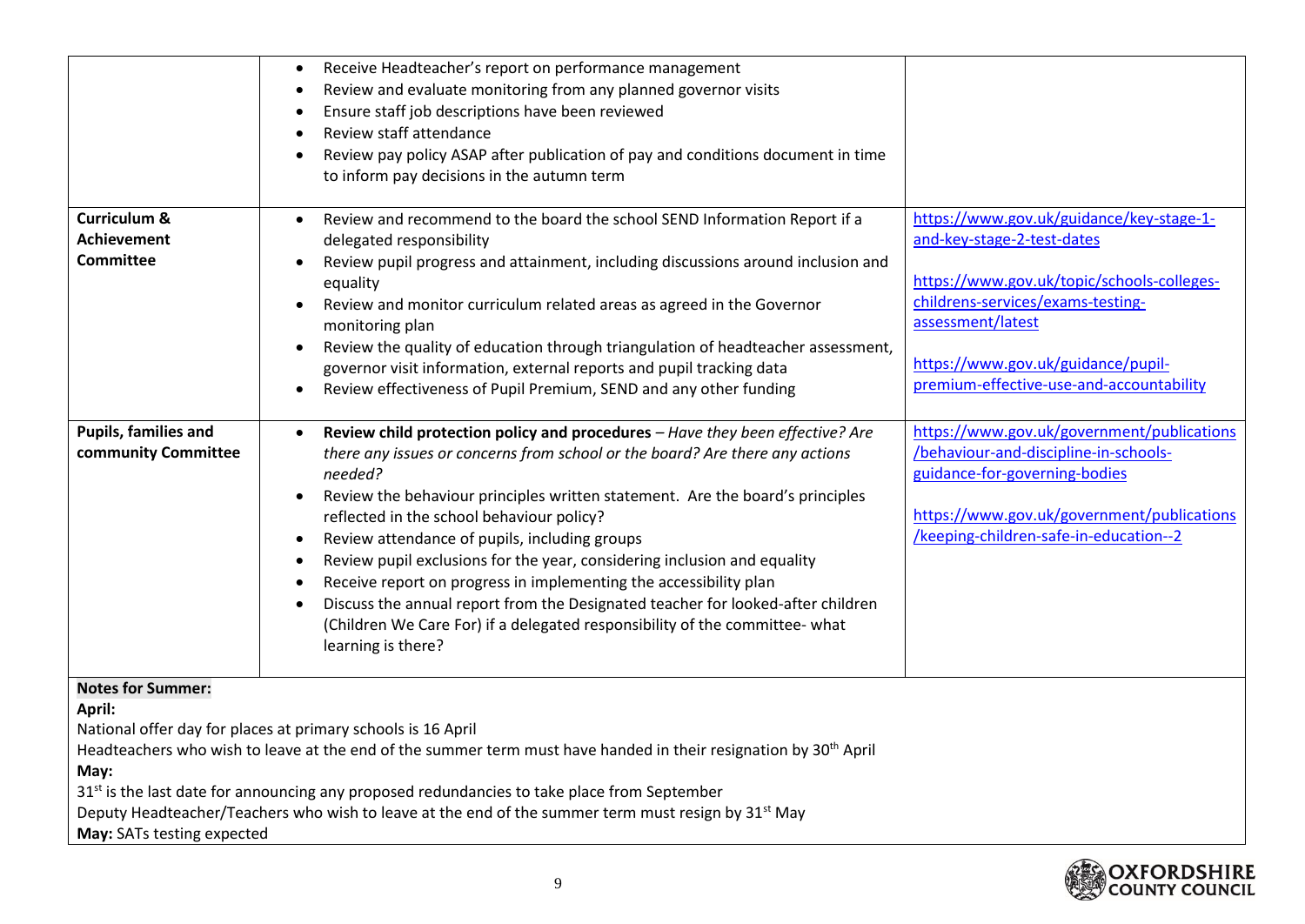**May and June:** GCSE and A Level exams **July:** SATs results reported to schools, including phonics test results **August**: GCSE and A Level results published

|                                                                               | Items that should be discussed on a regular basis                                                                                                                                                                                                                                                                                                                                                                                                                                                                                                                                                                                                                                                                                                                                                                                                                                                                                                                                                                                                                                 |                                                                         |
|-------------------------------------------------------------------------------|-----------------------------------------------------------------------------------------------------------------------------------------------------------------------------------------------------------------------------------------------------------------------------------------------------------------------------------------------------------------------------------------------------------------------------------------------------------------------------------------------------------------------------------------------------------------------------------------------------------------------------------------------------------------------------------------------------------------------------------------------------------------------------------------------------------------------------------------------------------------------------------------------------------------------------------------------------------------------------------------------------------------------------------------------------------------------------------|-------------------------------------------------------------------------|
|                                                                               | <b>Receive reports:</b><br>• From external advisors / school improvement partners / system leaders<br>From committees<br>$\bullet$<br>Budget monitoring information, looking for variations from planned spending;<br>$\bullet$<br>additional spends; risks<br>From governors who have visited school in order to monitor and report on their areas<br>$\bullet$<br>of particular responsibility / aspects of the SIP<br>Update on the action plan progress from the section 175 Safeguarding Audit return<br>$\bullet$<br>From Special Educational Needs and Disability Co-ordinator (SENDCO)<br>$\bullet$<br>From Designated teacher for looked-after children (Children We Care For)<br>$\bullet$<br>From the Designated Safeguarding Lead (DSL)<br>$\bullet$<br>Equality and Inclusion in the school (for pupils and staff)<br>$\bullet$<br>About parental complaints and outcomes (without details of individual complaints)<br>$\bullet$<br>About bullying and racist incidents and the school's response<br>$\bullet$<br>Policy review on a rolling programme<br>$\bullet$ |                                                                         |
| <b>Delegation</b>                                                             |                                                                                                                                                                                                                                                                                                                                                                                                                                                                                                                                                                                                                                                                                                                                                                                                                                                                                                                                                                                                                                                                                   |                                                                         |
| <b>Items that MUST be</b><br>dealt with by the Full<br><b>Governing Board</b> | • Reconstitution of the governing board<br>Election of the chair and vice chair<br>Removal of the chair or vice chair<br>$\bullet$<br>Co-option of governors<br>$\bullet$<br>Appointment of associate members<br>$\bullet$<br>Choice and terms of reference for committees<br>$\bullet$<br>Length of terms of office (within prescribed limits)<br>$\bullet$<br>Appointment of the clerk<br>$\bullet$<br>Appointment of the headteacher or deputy headteacher                                                                                                                                                                                                                                                                                                                                                                                                                                                                                                                                                                                                                     | https://www.gov.uk/government/publicatio<br>ns/recruiting-a-headteacher |